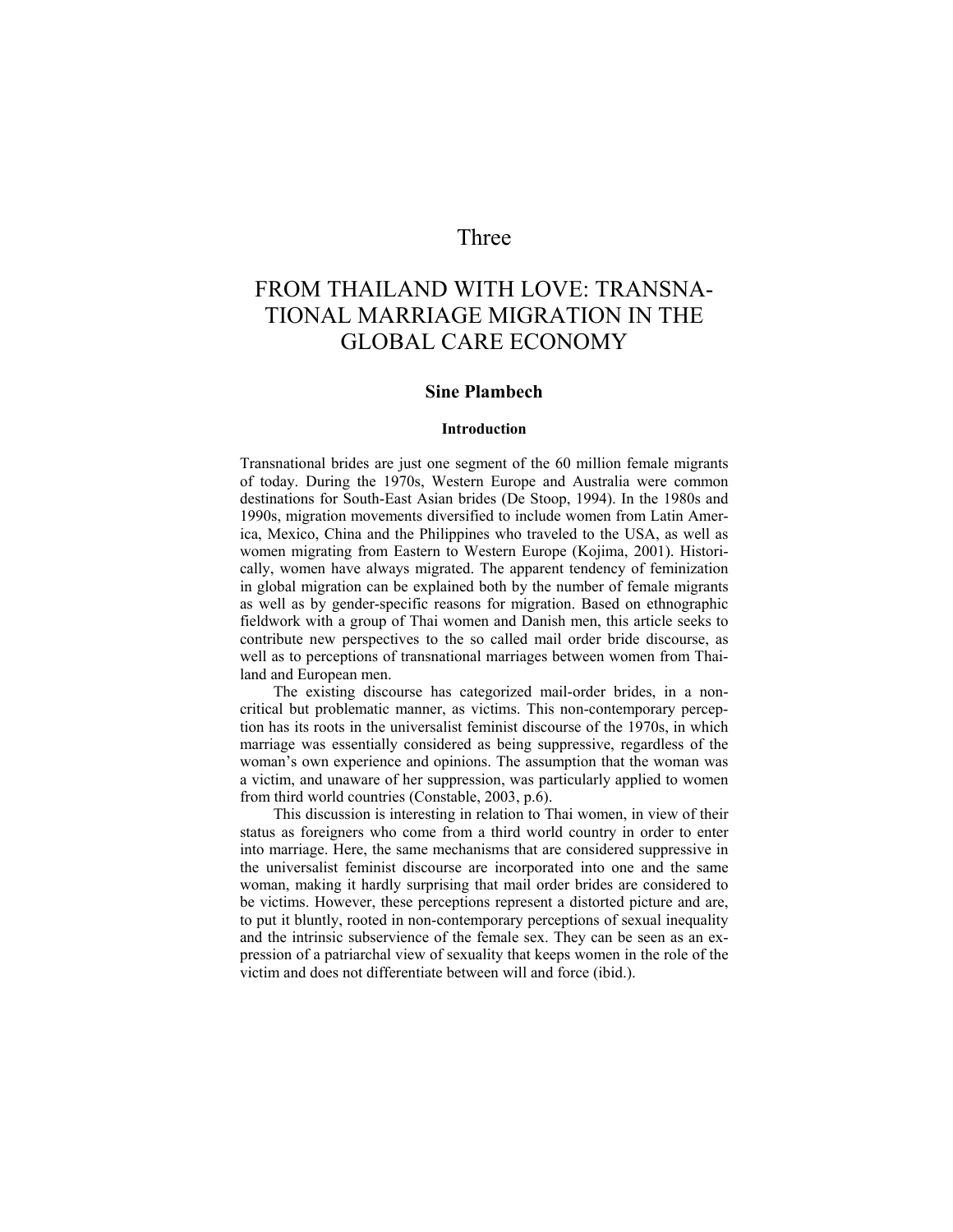Five significant themes have characterized this discourse until now, in both a Danish and international context: First, the woman is considered a victim of illegal trafficking.<sup>1</sup> The link between transnational marriages and trafficking arises from perceptions of women from abroad who are specifically bought as marriage partners by western men. This commercial perspective is reminiscent of prostitution, and should be examined critically as it tends to have no relation to reality. Thai brides are not a commodity that men purchase and consume (Schaeffer-Grabiel, 2004, p.33).

Second, Thai women are perceived as victims of violence. The National Association of Women's' Crisis Centers in Denmark (LOKK, 2003) has documented that those Asian women who most frequently visit a Danish crisis center are Thais (p.13). Due to language barriers, lack of knowledge about Danish legislation and, in some cases, a weak social network, women are particularly vulnerable to the consequences of the husband's violence (ibid. p.3). These conditions justify the perception of the women in question as victims. However, the violence aspect is also promoted by media portraying these marriages in a sensationalist manner that exclusively focuses on negative cases of Danish men who make a habit of marrying and divorcing Thai women, or by citing extreme examples of violence and abuse (Julag-Ay, as cited in Constable, 2003, p.86). There is little knowledge about Thai women in Denmark as many spend all their time in the home and are provided for by their husbands. As "self providers," these women are able to avoid almost all contact with public authorities (from an interview with the Nykøbing-Mors employment exchange). This phenomenon gives rise to two problems, the first being that exploitation and violence can remain unnoticed and concealed within the home, while the other is that common knowledge of Thai women and their marriages is primarily based on information from women who have been in contact with a crisis center precisely because they have been subjected to violence. Knowledge about the lives of Thai women in Denmark and transnational marriages that succeed without violence is limited. Nonetheless, it is essential in order to reveal the deeper reasons for such marriages and the conflicts that can arise.

Third, there is a perception that these women have "burnt all their bridges"<sup>2</sup> and therefore represent a vulnerable group without a social network in Denmark or ties to their country of origin. The Thai women in this study, however, have both a social network and connections with their families in Thailand—an aspect that this article seeks to illustrate. Glick Schiller, Basch & Blanc-Szanton (1995) have already demonstrated how migrants are often characterized as uprooted, or disconnected from their country of origin due to their migration (p. 48). In a watershed article (1995), they argue in favor of a more complex understanding of the migrant concept. Characterizing migrants who retain and sustain their ties to their country of origin more precisely as transmigrants.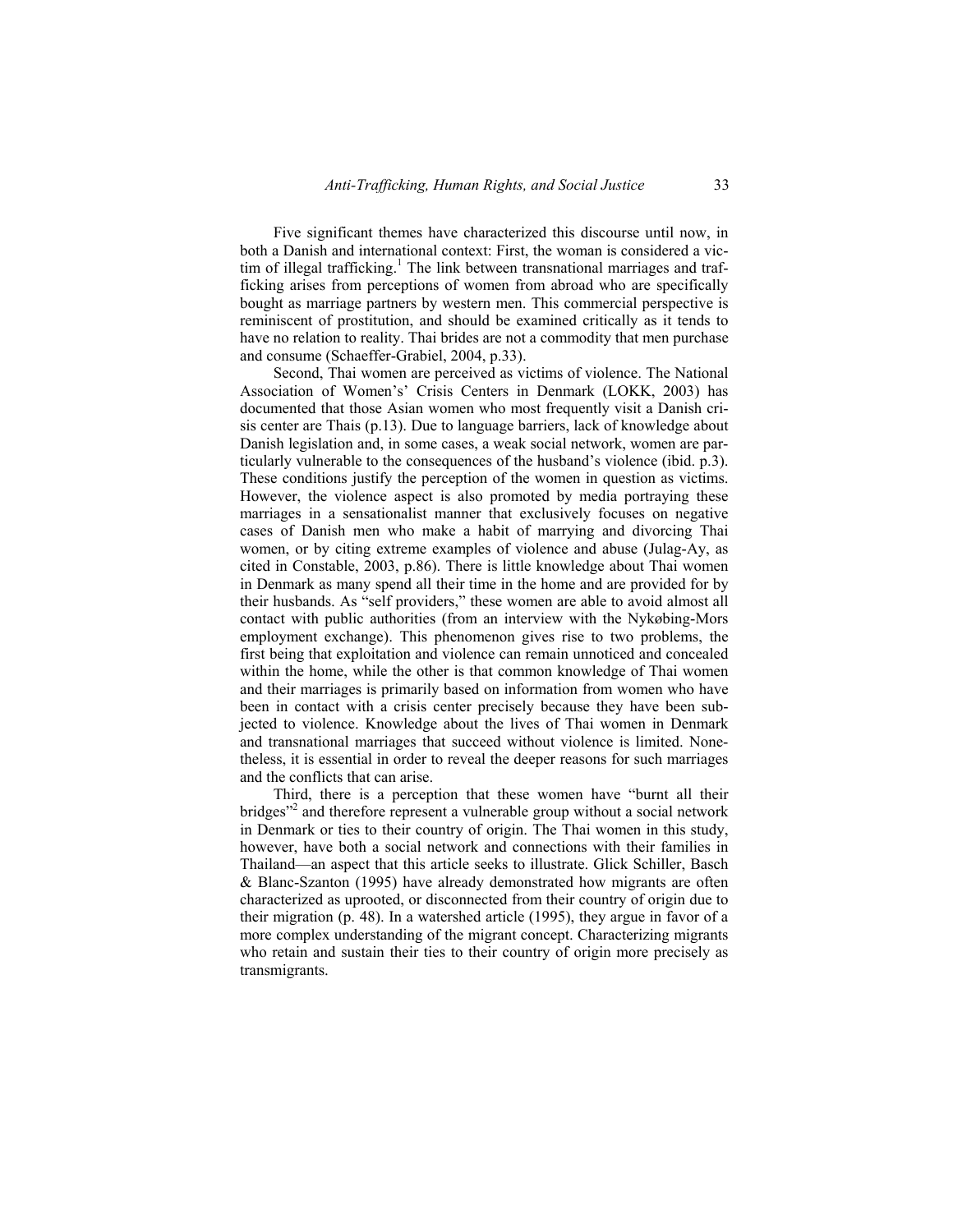Fourth, a general case of gender blindness in migrant theory has ignored the fact that women can and will migrate for other reasons than those of men. In the case of the Thai women's migration and marriages, this can be illustrated by the wish of the family in Thailand for her to marry a foreign man at the same time as the woman herself wants to liberate herself from the traditional gender roles of Thai society.

Fifth, rather than embracing a global economic perspective, the discourse beyond the four themes outlined above has primarily explained these marriages as a result of extreme poverty, or the need of Danish men for control and sexual services. By placing these women's own perspectives at the focal point of the analysis and linking these to the wider influence of global processes, it is my intention to introduce new aspects to the mail order bride discourse in a Danish context.

Initially, I will present the ethnographic context, followed by a careeconomic analysis of transnational marriages on a macro level, and then proceed to demonstrate how a transnational network supports these marriages. Subsequently, I will link the care-economic perspective with the motives of these women and their husbands for entering into marriage at the individual micro level.

#### **Chutima, Kita, Siriporn, and Peter3**

My focus for the discussion in this paper is Jens, a young Danish man married to a Thai, and three young Thai women from northeastern Thailand.<sup>4</sup> The women, Chutima, Kita, and Siriporn, are all married, or have previously been married, to a Danish husband. They describe themselves as Thai girls. The interviews with the three women have been selected from a series of interviews supplemented by private visits, visits to companies, meetings with the employment exchange and the language school. As is the case with most anthropological studies in complex societies, this study is qualitative and local, enabling it to highlight new perspectives and contribute to a differentiated understanding of this type of transnational marriage. It cannot, however, be a basis for generalization.

The geographical locality of this study is northwest rural Denmark. There is a general tendency towards large groups of Asian women in rural areas, particularly in Australia and the USA (Ehrenreich & Hochschild, 2002; Pettman, 1996; Constable, 2003). In Scandinavia, the number of transnational marriages in rural areas is growing. This growth is often accounted for by a lack of women, especially younger women, which, as often as not, is due to increasing demand for female labor in urban areas. Isolated workplaces in a local setting that primarily use male labor also contributes to making it difficult for men to meet local women (Cahill, 1990, p.67). One reason for the women in this study to live in rural Denmark was that they knew other Thai women already married to Danes in this area.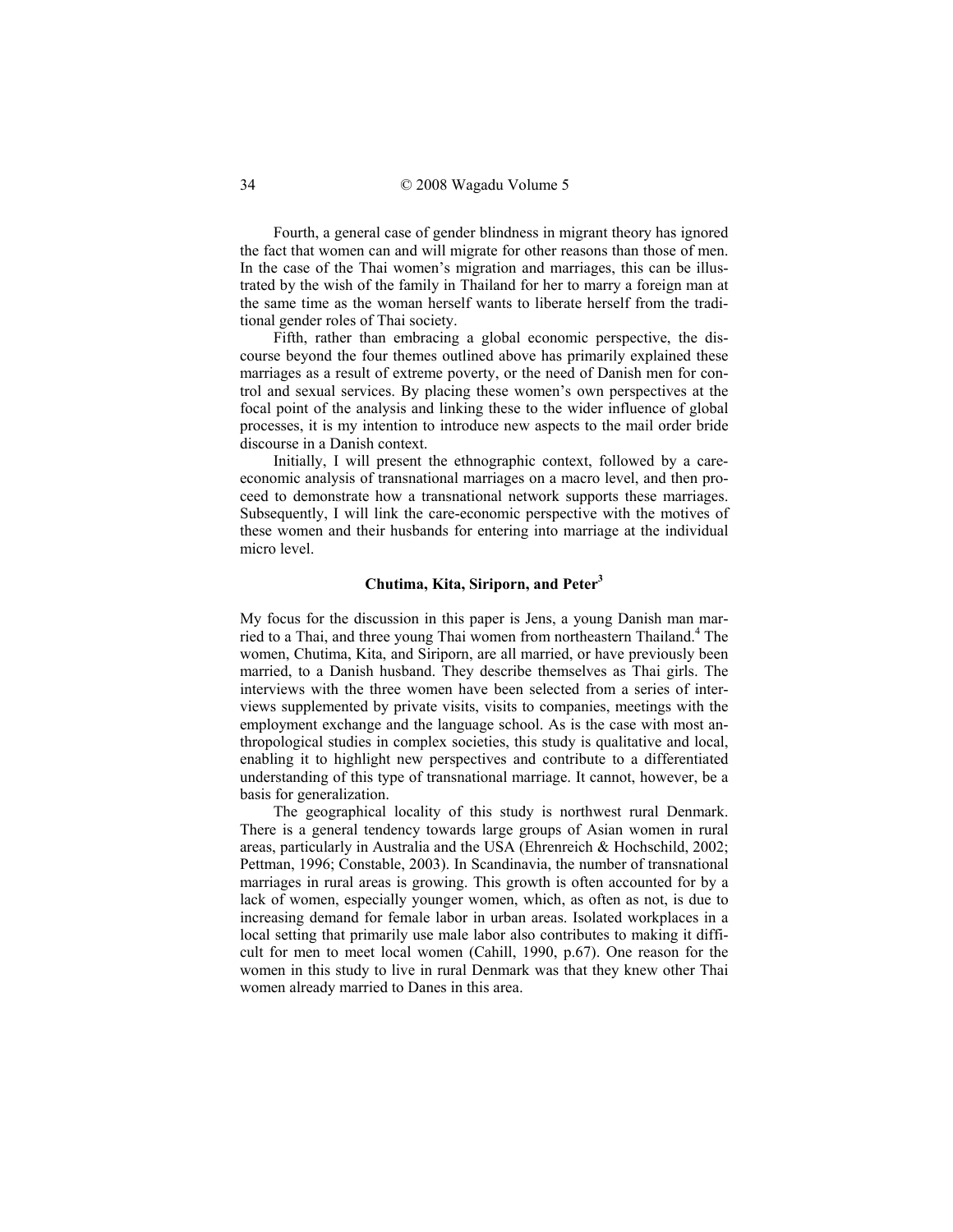Jens lives on Mors, a small island in the region of northwest Denmark, and is married to Chutima, with whom he has a small daughter. They live in a new detached bungalow in a small village, and they both work in the fish processing industry—Jens more than full-time, while Chutima works eight hours a week. Chutima has lived in Denmark for five years. She has an aunt who helped her and five cousins to come to the Mors area in Denmark. In Thailand, Chutima grew up as the only girl in the family together with her two brothers. She later worked 16 hours a day in a factory making airconditioning parts for export.

Siriporn is divorced, has two daughters, and rents an apartment in a small provincial town. She owns a house that she rents out. Siriporn grew up with her parents and eight siblings in a village to the north east of Bangkok. From the age of 16 she worked in a chicken slaughterhouse and in a supermarket. Siriporn has lived in Denmark for 11 years and has two marriages with Danish men behind her. She has an older sister in the city of Aarhus, in Denmark, who introduced her to each of her Danish husbands. Siriporn's younger sister came to Denmark in 2004. She lives on the other side of the street and is married to a mutual acquaintance of Siriporn and her older sister in Aarhus. Siriporn is on welfare after an accident at work, but has had her own restaurant for some years where she serves Thai food.

Kita has lived in Denmark for four years. She is a friend of Siriporn and both women come from the same area of Thailand. Kita worked in a factory in northern Thailand. She is now married to a friend of Siriporn's ex-husband and looks after the home. The couple lives in a rented apartment and has no children. Kita goes to Danish classes twice a week at a language school in a larger nearby town.

Many Thai women in the area are unemployed, look after the home, or work in the fish processing industry. The latter involves keeping up a fast pace on a production line, cleaning and packing fish and mussels. The employees call their workplaces "The Mussel" or "The Fish." Many of the Thai women have had similar jobs in Thailand and have no further education as exemplified by Chutima's, Siriporn's and Kita's backgrounds. The opposite applies in the case of Russian women married to Danes. These women generally have a higher education, while Thai women in Denmark generally have no education beyond basic schooling (LOKK, 2003, p. 12). The employment exchange officer in Nykøbing Mors pointed out that jobs in the fish processing plant matched the previous work experience of the Thai women, and met the labor requirement in fish processing factories that still operate conventional production lines and suffer from a lack of Danish female labor.

Chutima, Kita, and Siriporn did not find their husbands via the Internet or in a catalog. The meeting with them indicates that the term mail order brides has troublesome implications: the main reason being that the women and married couples that I met had not been introduced by mail order. On the contrary, they had met via local personal networks, via women and men who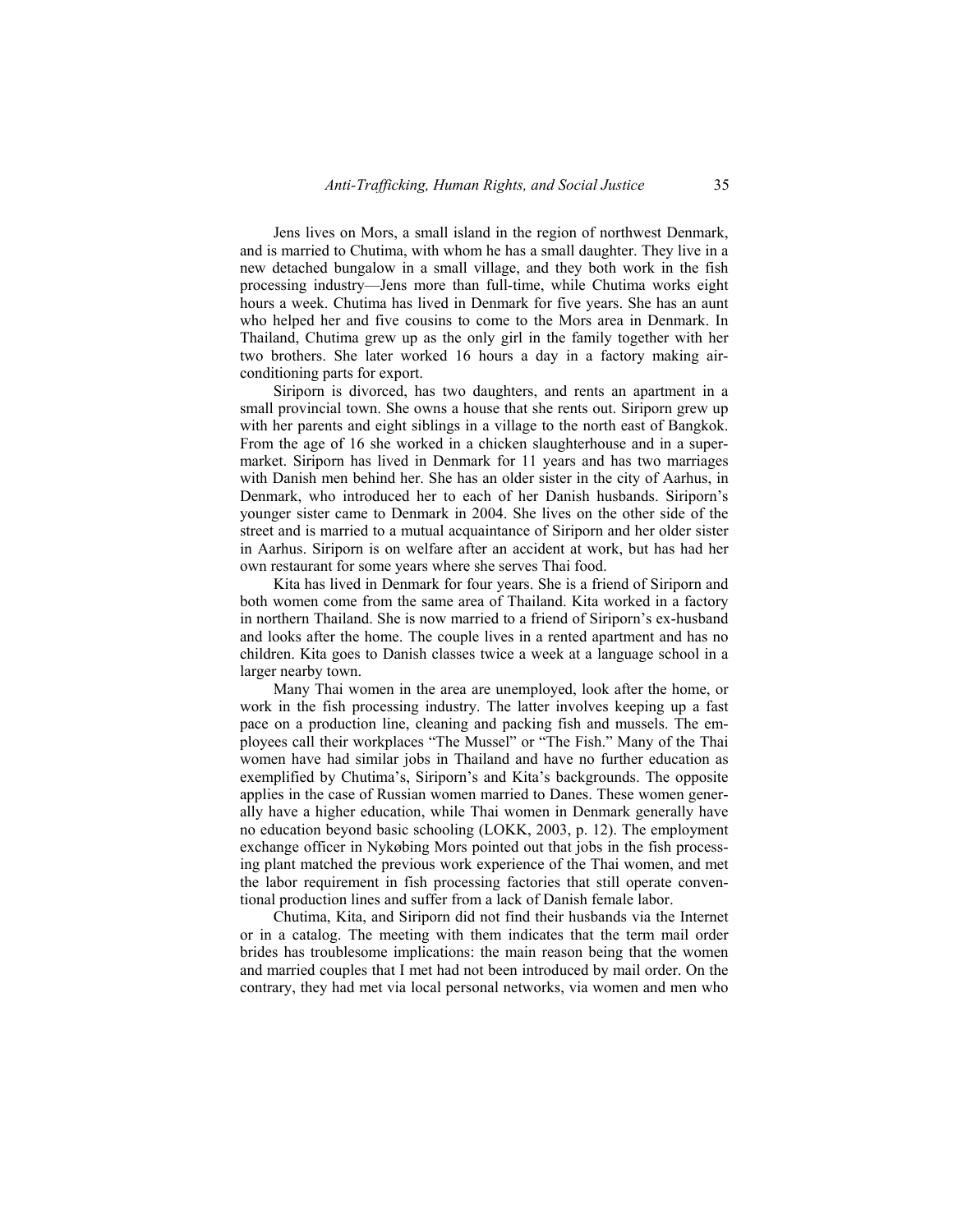were already married to a Danish husband or Thai woman. They had exchanged a few letters after which the man sent an air ticket and the couple met in Denmark. Glodava and Onizuka (1994) defined mail order brides as women who find their partners via correspondence. This process can be initiated by a marriage agency, a catalog, a newspaper, or by friends or family. The juxtaposition of a formal marriage agency and personal family contacts is problematic. First, there are significantly different social factors involved when contacts are made via a personal network. Secondly, the women do not see themselves as, or have no knowledge of the concept of, a mail order bride. Sociologist Cecilia Julag-Ay points out that the term is of little use as it is not value-neutral, and, moreover, has "many negative connotations" (As cited in Constable, 2003, p. 70).

### **Care Economics in Denmark**

Knowledge of this type of transnational marriage has been characterized by studies undertaken before the woman or man had decided to marry, or after some marriages had ended in violence. The most quoted book on the subject is *Mail-Order Brides: Women for Sale* by Mila Glodava and Richard Onizuka (1994). In the book, they summarize the discourse up until then, which was characterized by generalizations and uncritical dichotomies between strong men who buy brides and suppressed women who sell themselves. Since then, Nicole Constable (2003) has performed virtual ethnography among American men and women in a study of how identities are constructed in the internet based on the wish to find a matching partner. Constable's analysis contributes an anthropological perspective and a feminist criticism that refutes Glodava and Onizuka's approach, overlooks central distinctions while also underestimating the ability of women to make informed and rational choices. Yu Kojima (2001) also employs virtual ethnography among Korean women migrating to Japan to argue that this group of female migrants should be seen as reproductive working migrants who perform domestic and reproductive work that Japanese women no longer wish to do (p. 205). This is a perspective to which I will return.

Research in recent years generally points to the fact that the women who migrate to the West for marriage purposes have a complex set of motives, and, more often than not, make their decision on the basis of a number of factors. For this reason, these women should not be uncritically categorized as victims of illegal trafficking. Research demonstrates first and foremost that marginalized women in a marginalized economy can and will create strategies for controlling their economic lives (Kojima, 2002; Constable, 2003; (Bloch, 2003; Schaeffer-Grabiel, 2004; Sassen, 2002; Ehrenreich and Hochschild, 2002). Few have focused on how marriages at the macro level can be analyzed in the light of wider global processes, in which care is an export commodity that is exchanged by means of a visa and monthly economic payments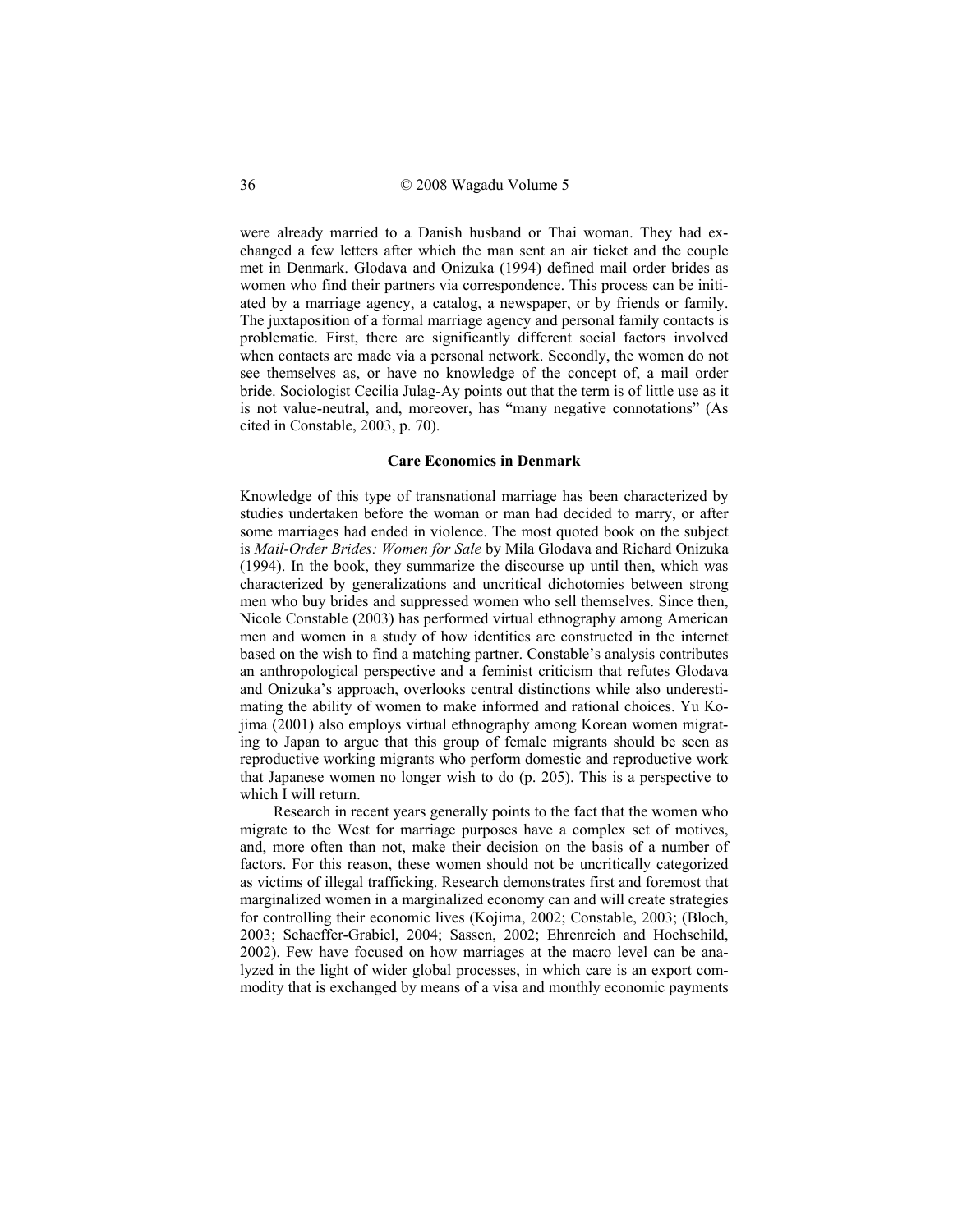to the family back at home (cf. Ehrenreich and Hochchild, 2002; Sassen, 2002). The economic exchange is thus more complex than a commercial perspective in which the woman enters into marriage as the result of an illegal transaction, or in which the husband-to-be pays an agency, the woman, or her family for the marriage. Nor do the women migrate because of extreme poverty. They could quite easily survive purely physically in Thailand; their existence is not under threat. They act on the basis of a relatively recently felt poverty as a result of the economic crisis in Thailand at the end of the 1990s (ESCAP, 1999, p.13). Glick Schiller et al. (1995) also points out that it is not the poor who migrate of their own volition, as migrating requires resources in all classes of society. Migration is often a strategy for making sure that a household unit is able to retain its assets in the form of resources and social standing (p. 48-54).

The Thai currency was devalued in July, 1997, triggering a widespread economic crisis in Asia. The lower middle class and the poor in Thailand were especially vulnerable, and in 1998, the unemployment rate accelerated as a result of factory closures and dismissals (ESCAP, 1999, p. 13). It is generally acknowledged that such a series of events and actions impacts women, as they are usually responsible for the health of the family and their children's education. This responsibility is the main explanation behind the global rise in the number of female migrants who travel in order to help their families in their country of origin by sending money to them. All of the Thai girls in this study send money every month to Thailand. Siriporn explains the situation like this:

We are not poor in my family, but we do not have a lot of money. This is why my sister and I send an amount of 500 Danish kroner [corresponding to about 75 US dollars] every month to our family… That was really why we came [to Denmark]. My brothers in Thailand do not have spare cash to send to our parents.

The Thai girls make no secret of the fact that they send money back to Thailand. Money remittances from migrants to their countries of origin are not a new phenomenon, but merely a growing one. Studies of migrant cash remittances have, however, focused primarily on remittances from rich to poor countries. Luis Eduardo Guarnizo (2003) suggests that this approach is a simplification, as it does not take account of the macro-economic effects of a transnational migrant economy, thus underestimating the migrant influence on the global economy (p. 667).

Structural limitations arise from phenomena that impact the specific living conditions of the women and their families. By migrating and marrying, these women seek to challenge and push back these limitations. This is currently manifest by the growth in variation of what Saskia Sassen (2002) calls alternative global circuits for survival and profit making. These circuits em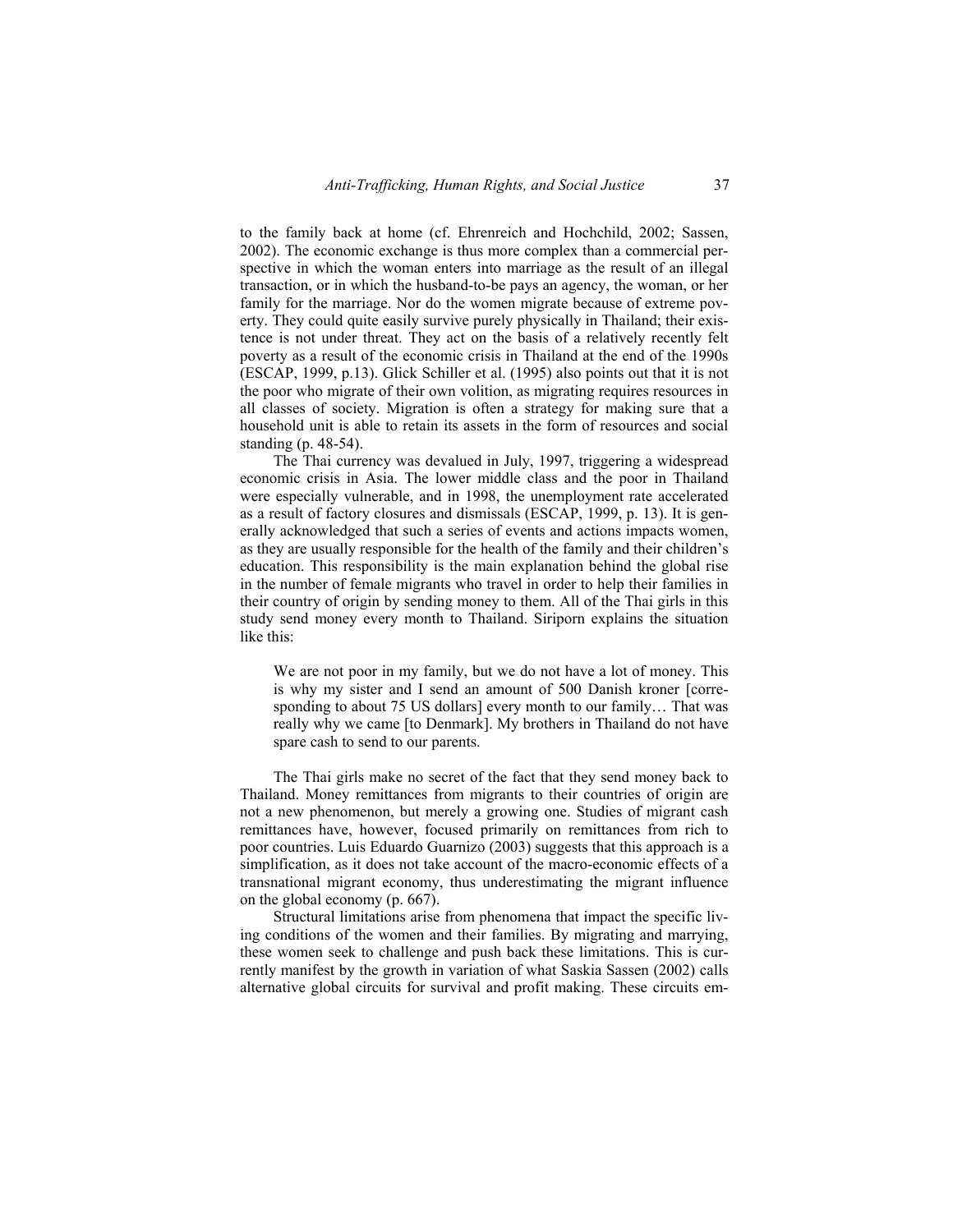brace a rising number of women. The most central of these circuits include illegal trafficking, nannies, servant girls and transnational brides. Another perspective is the development strategy of the country of origin that can motivate its citizens to look for work, or find other ways of improving their economic situation by migrating (Sassen 2002, para. 4). This can take place officially, as is the case in the Philippines where the government ran an information campaign to get Philippine women to marry Japanese men, thus helping their families back home. It can also take place unofficially, as in Thailand where a remittance economy and bridal migration is a cornerstone strategy towards the underprivileged, as illustrated by Chutima:

Almost all the girls I know in Thailand want to leave. Many girls from my village have also left. Now they leave the country directly from the village as there are many Thai girls around the world who are willing to help them. They do not need to go to Pattaya<sup>5</sup> first to find a husband. These girls travel to the USA, Germany, Norway, or the UK.

These women—and often migrants in general—are thus part of a macrolevel development strategy. Marriage and a residence permit in Denmark open the door for countless money transfers from these women to their families in their country of origin. Many countries regard these remittances as a valuable international currency resource. In 1998, global remittances between migrants and their countries of origin amounted to 70 billion US dollars (Sassen 2002, ¶ 3). By migrating and regularly sending money, these brides are thus part of an alternative global circuit.

Sassen's economic analysis of the function of female migrants can be linked to the care drain concept of Ehrenreich and Hochschilds  $(2003)$ .<sup>6</sup> This concept highlights the global contexts that have contributed to the rise in the number of remittances by migrants, increasingly women, who leave their own families to take care of others. These new, global care circuits are an important, but frequently overlooked, consequence of "globalization." They arise from the importation of care, love, and service by rich countries, and the exportation of female migrants from poor countries to perform these care and service functions. Care drain manifests itself primarily as a private, and thus almost invisible, phenomenon. In Denmark, it is represented by the many "self-supporting" Thai girls who look after the home. Another type of care that is in demand is for sexual services, which are increasingly being offered by female migrants. Marriages with women from abroad is thus just one phenomenon of care import, and Ehrenreich points out that care import is just one more resource that is being extracted from poor countries to rich ones (p. 6).

Kita, Siriporn, and Chutima have no children in Thailand, but many of their cousins and girlfriends in Denmark do. This is not unusual as many Thai girls leave their children in Thailand when they marry in Denmark. Siriporn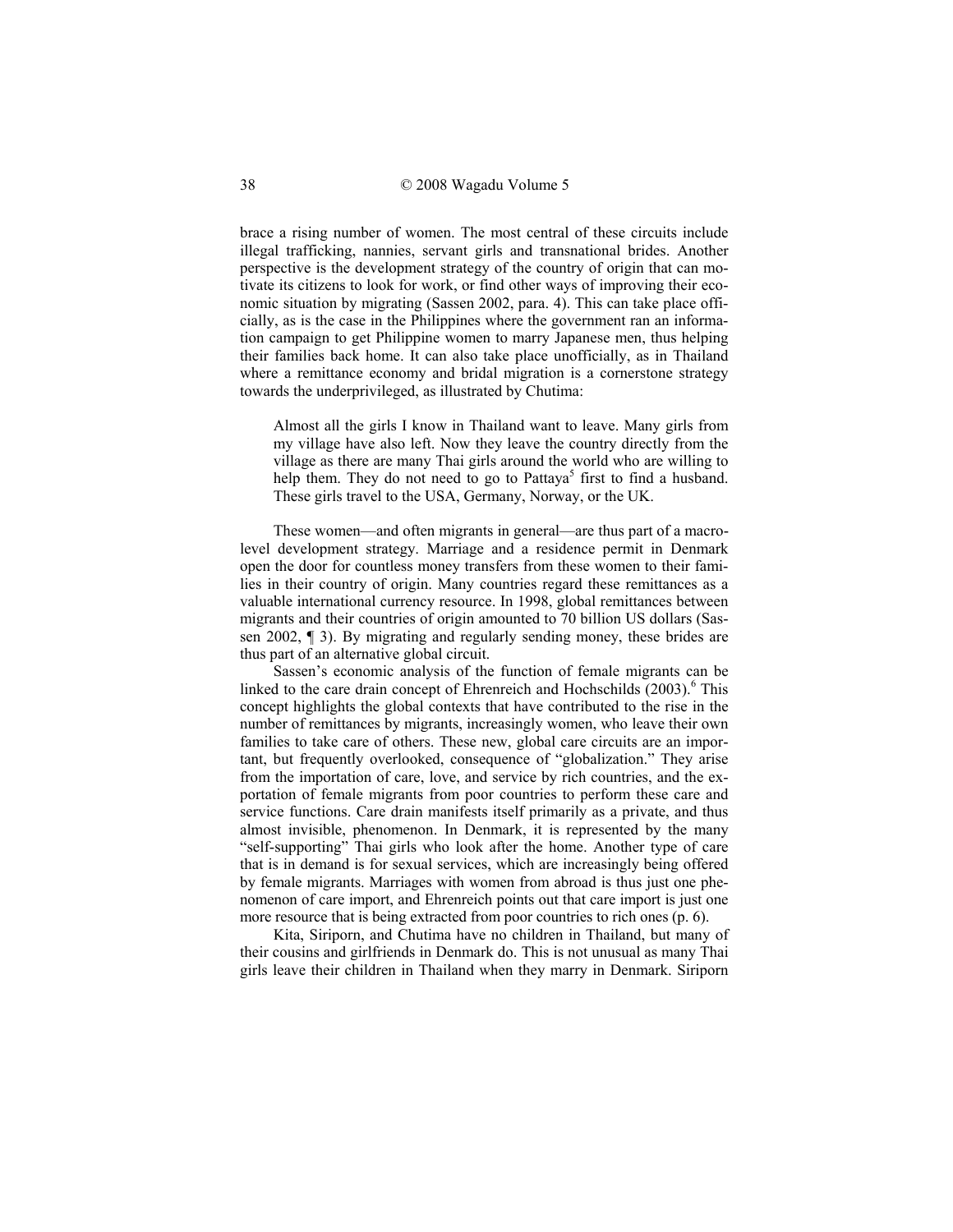explains that her mother looks after the grandchildren left behind by Siriporn's sisters when they migrated.

The concepts and phenomena of global care chains, care drain, and alternative global circuits for survival and profit making can be united in the concept of the global care economy. The global care economy can be seen in rural Denmark, where women have left their own children and elderly parents to marry and care for Danish men. When Chutima goes to the bank every month to send 150 US dollars to her parents in northern Thailand, she is literally living out her role as a player in a global care economy.

#### **A Transnational Network**

Transmigrants are defined as migrants whose daily life depends on constant and highly diverse connections across international borders. Transnational migration is a process in which migrants create and sustain simultaneous and many-facetted social relations that connect their country of origin with their country of residence (Glick Schiller, et.al, 1995, p. 48). Chutima, Kita, and Siriporn have a number of relations in Denmark who, as a whole, make up a central network for the Thai girls. This network also functions as a relation that connects the country of origin with their country of residence. This finding thus refutes general perceptions of migrants as being alienated from their countries of origin. The monthly remittances and the network in Denmark both demonstrate that the Thai girls cannot be considered as being uprooted or as having "burnt all their bridges."

My aunt was the first to leave, settling in Denmark when I was a small girl. She met her husband through her work in Pattaya. My aunt called me from Denmark and told me about a man from work who wanted to marry a Thai girl. She has since found a husband for my five cousins and they now all live in this area. Once one girl arrives, she can arrange for the rest of the women in her family to come. One of my friends has ten sisters and cousins here (Chutima).

The network shows that the role of the woman as a player in the global care economy has a number of implications. Not only must she send money home, but she can also help more girls to come who can then also send money home. The lower practical costs of migrating due to an active network in Denmark increase the number of women who can choose to leave, thus it can be argued that migration networks increase the number of migrants in a cumulative process (Massey, 1988); (Light nd& Bhachu, 1993, p.27). The women and their families in Thailand see these marriages as an opportunity to consolidate what Schaeffer-Grabiel calls a transborder middle-class identity (2004, p.42). First, this identity is pinned on the Thai girls in Denmark by their families and social network in Thailand. The Thai girls are considered as part of the middle class in Denmark, even though they may not be so in reality. Second, the family in Thailand acquires access to sustain its position as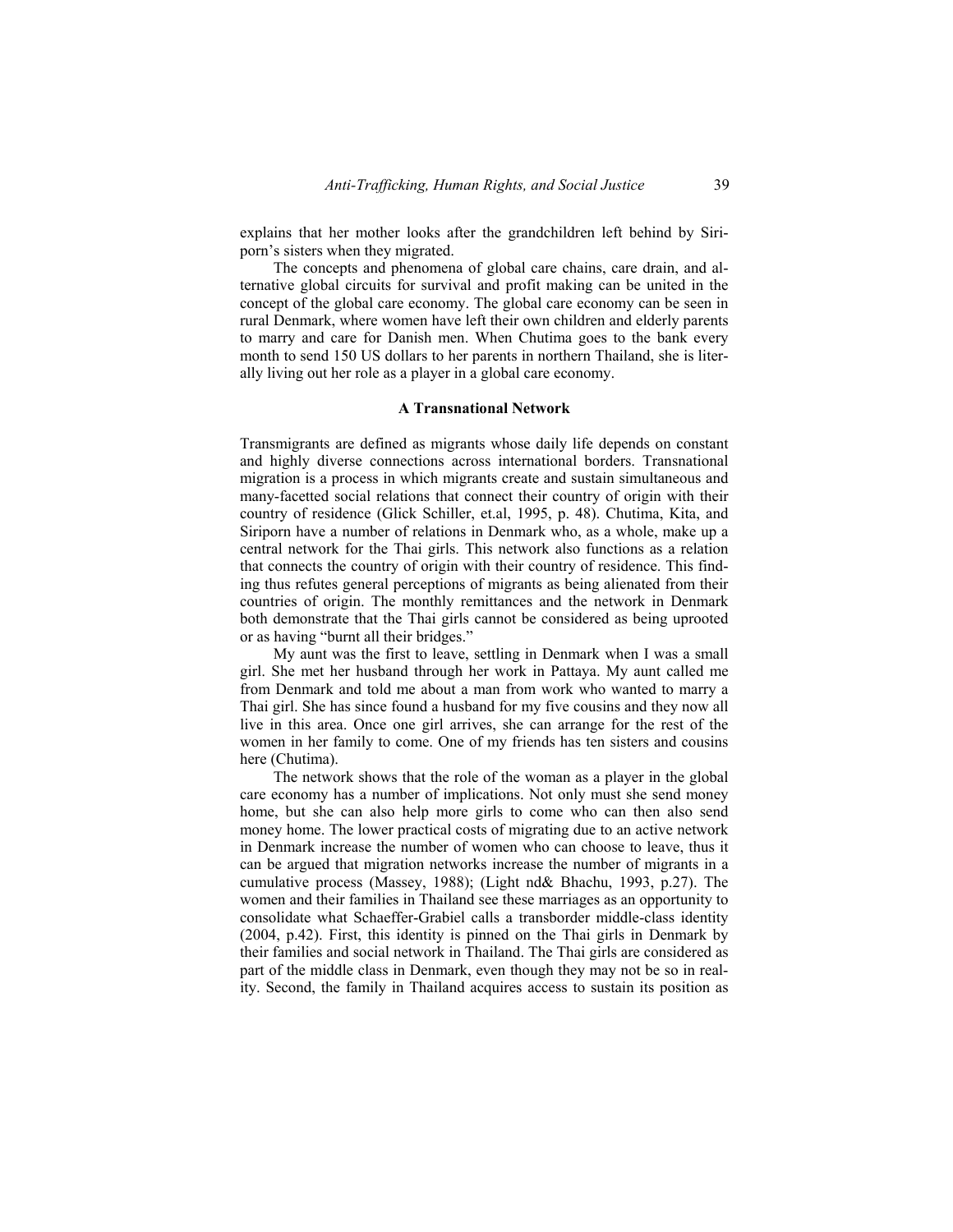part of the middle class in their own locality. Thus the migration of their family member offers them social mobility. Chutima recounts that her big dream is to buy or build a house for her parents in Thailand. The result so far is the purchase of a television, refrigerator, and a washing machine for her parents when Chutima has visited them in Thailand. "Dollar houses" are houses paid for and built by the transnational remittances of migrants. They are becoming increasingly common in Asia, the Caribbean, Latin America, and Africa, and are influencing the price of land (Glick Schiller, et al., 1995, p. 54). Thus "dollar houses" demonstrate the necessity of studying and analyzing migration in both a transnational and a global economic perspective.

The network as a social institution in northwest Denmark is not an isolated geographical unit, as many Thai girls know other Thai girls who are married in Denmark and Europe. Neither is it specifically organized, structured, or even defined as a "network" by the Thai girls. "We just help each other," as Kita says. The network is an active participant in the migration process itself, but also functions as a social institution that brings together the Thai girls in the area, demonstrating that not all Thai girls are part of a fragile group without a social network. Yet the network is a social forum in which conflicts between the Thai girls are a central element. Kita explains:

Even though we help each other, conflicts often arise because of jealousy. For example, if someone has more than someone else, like a good husband or a bigger house. We are nasty to each other and call each other whores… I often have problems with my cousins, but mostly with friends… we always help our own families most…I have helped a number of girls to come here [to Denmark], but I only do so if I know the man well. Otherwise the girls will be mad at me if they have problems when they come.

Good men who are recommended as husbands-to-be are those who, according to the Thai girls, let the girls stay at home, who don't hit them, and who make sure there is enough money for the family in Thailand. Simultaneously, the family in Thailand does not wait passively for the monthly remittances. They are also part of the transnational network. Glick Schiller calls this overlapping of functions flexible, extended family networks, which are not a new phenomenon. These networks are the basis for what Glick Schiller call collective transnational family strategies, indicating how the networks cross national boundaries, and how families thus acquire the opportunity to achieve economic security. Because the decision to migrate is closely linked to the opportunity to transfer money to the family in Thailand, the family joins the network in Denmark as part of the transnational network. For the Thai girls, free will is thus not necessarily a free choice between a number of economic alternatives, as they are in Denmark to fulfill important economic needs within a specific social and family context.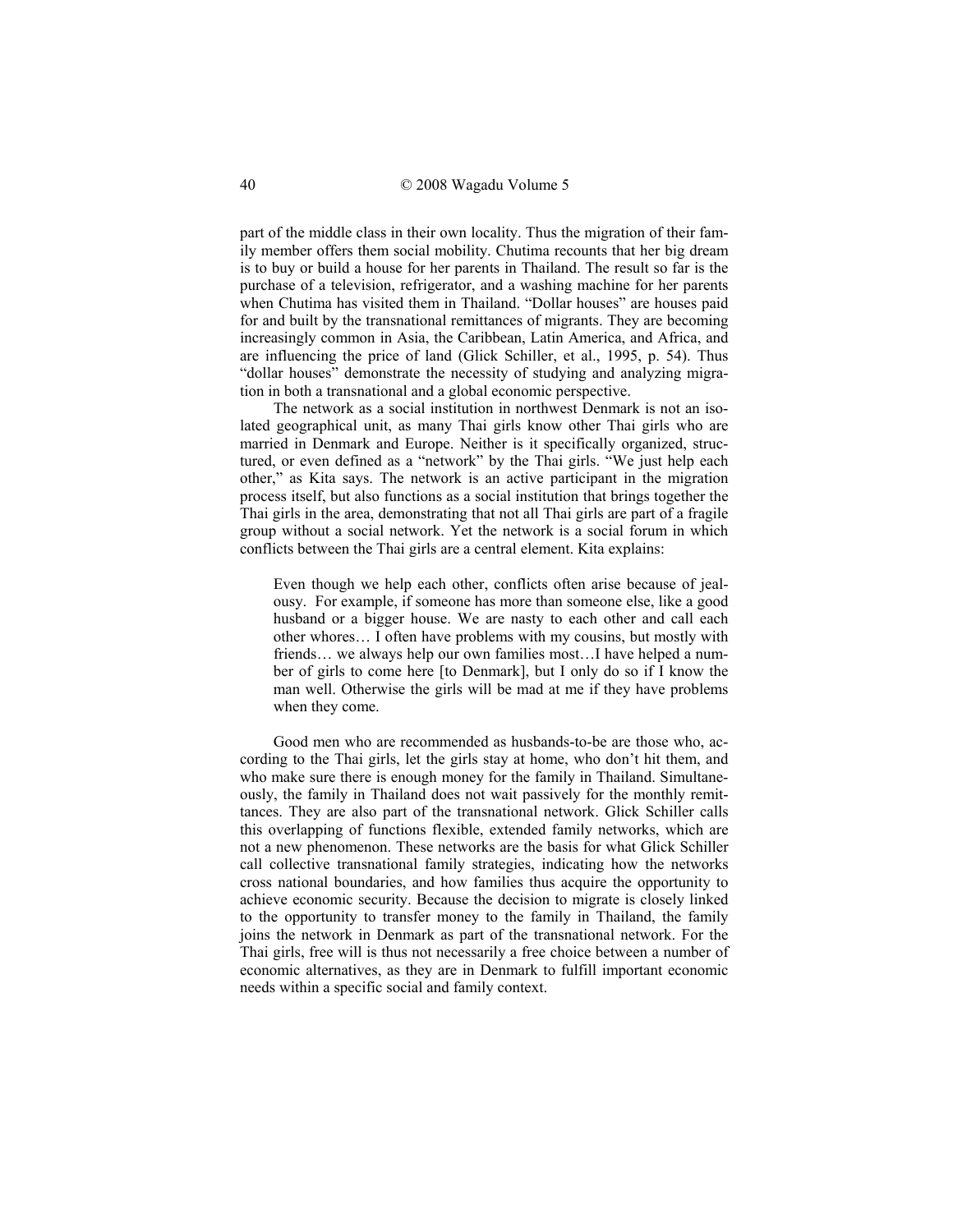#### **Marriage as an Individual Project**

Personal choices and dreams of freedom, along with motherhood and love, are motives for migration at the micro-level. These are choices that must, however, be seen in the context of the structural frameworks and limited opportunities that are inherent in growing up in societies that have their own ways of prompting women to transnational marriages. An analysis that focuses on the women, and to a certain extent the men, illustrates how they, like most other people, are part of a social network; they seek to control their own conditions of life, that they exert power, and are also the object of power exerted by others. The motives demonstrate that women migrate for different reasons than men, a perspective that it is necessary to include in contemporary migration theory. I have demonstrated how women migrate in order to contribute to the family and thus fulfill an expected family duty. Simultaneously, migration can also be a process of liberation from the family. Migration as a freedom project is a complex field where apparently conflicting actions meet. Thai women migrate and enter into transnational marriages in order to express western ideas about freedom and individuality. These ideas, however, exist side by side with traditional perceptions of family values, gender roles, and femininity. Thus these intimate links and marriages incorporate perceptions of both the traditional and modern, and the global and local (Schaeffer-Grabiel, 2004, p. 45).

There are three central factors for the Thai girls in an analysis of individual motives for migration and marriage: freedom from harsh working conditions, freedom from Thai gender roles, and their ideas about Danish men. In the first case, Chutima, Kita, and Siriporn all worked up to 16 hours a day, six days a week, in a factory in Thailand. In Denmark, Kita looks after the house and her husband goes out to work. Siriporn has stayed at home looking after the children for long periods of her marriage, and Chutima works only eight hours a week, spending the rest of her time in the home where she does the cleaning and cooking. Her husband, Jens, works late every day. All of the women see a man as good if he lets his wife stay at home. This contrasts with a specific perception of suppression and exploitation that is often linked to these marriages, where the women who stay at home are perceived as suppressed regardless of their own experience and opinions. This perception has its roots in a western, feministic, middle-class vision of equality that criticizes families with a specific private/public work division where the husband works outside the home, while the woman stays at home. This criticism of gender roles in marriage often lacks an acknowledgement of the fact that women in different socio-cultural contexts define equality in different ways. Constable (2003) makes the point precisely: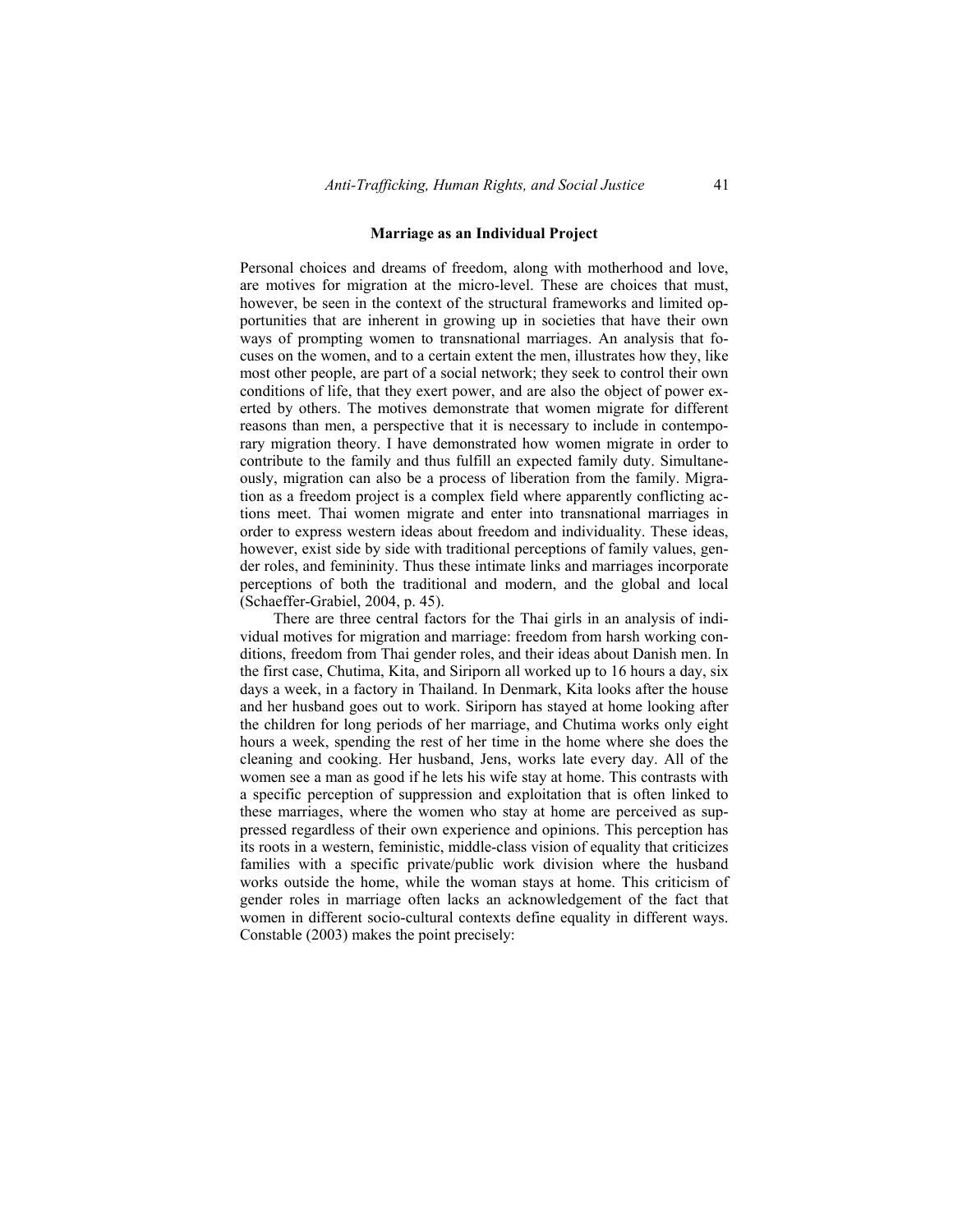To work for a wage might be liberating to a middle-class woman, but not to a woman who has worked in fields or a factory for subsistence since childhood (p. 65).

Hence, even though Kita, Siriporn, and Chutima stay home and look after the house, this is not necessarily an expression of passivity or suppression.

Second, all of the Thai girls talked about nighttime trips to discotheques in the nearby town because they could go out in the evening and dance in Denmark. It is generally accepted in Denmark that married women can do these things, but the Danish husbands of the Thai girls often do not accept it. This is not what they were looking for, and the phenomenon explains why jealousy is a major cause of marital problems. Siriporn explains:

Many Thai girls are married to older men. The Thai girls are young, they go to discotheques and cheat on their husbands, even though their husbands are good to them... It's because Denmark is free... Many Thai girls have several men in Denmark. They can't do that in Thailand, but here in Denmark she is free to do what she wants.

New studies of women seeking marriage in the West demonstrate that the women are also influenced by imaginary fantasies about western ideals of freedom and a liberating life style (Schaeffer-Grabiel, 2004, p. 34). Linked to this idea of seeking freedom is the third important motive for marriage, especially for women who do not already have children in Thailand. This springs from a dream of fulfilling a role as mother and wife, a dream that the women do not believe they can actualize in Thailand for fear of violence and alcohol abuse in the marriage. They preferred Danish husbands because they have a reputation among Thai girls for not drinking and beating their wives, as well as for letting their wives play a bigger role in marital decisions. Danish men were preferred to Thai men, whom the girls described as poor, out of work, dominating, drunk, violent and unfaithful. Strikingly, many female migrants have left violent husbands with alcohol abuse (Ehrenreich et al., 2002) including a number of those I met. It is not my purpose to ignore the fact that many have been subjected to violence and abuse, but by describing Thai men as dominating and morally depraved, the women divert a moralizing discourse away from perceptions and accusations that the Thai girls who marry Danish husbands are the ones who are prostitutes and morally depraved. Transnational brides from Asia, Colombia, Russia, and Mexico have also justified their search and marriage with men from other countries by denigrating men from their own countries (Del Rosario, 1994). This illustrates how these marriages can be understood as a personal and national sexual revolution on a transnational level (Schaeffer-Grabiel 2004, p. 40). Even though the women apply this discourse, they do not entertain discussion of the possibility that the same structural conditions and lack of economic opportunity that in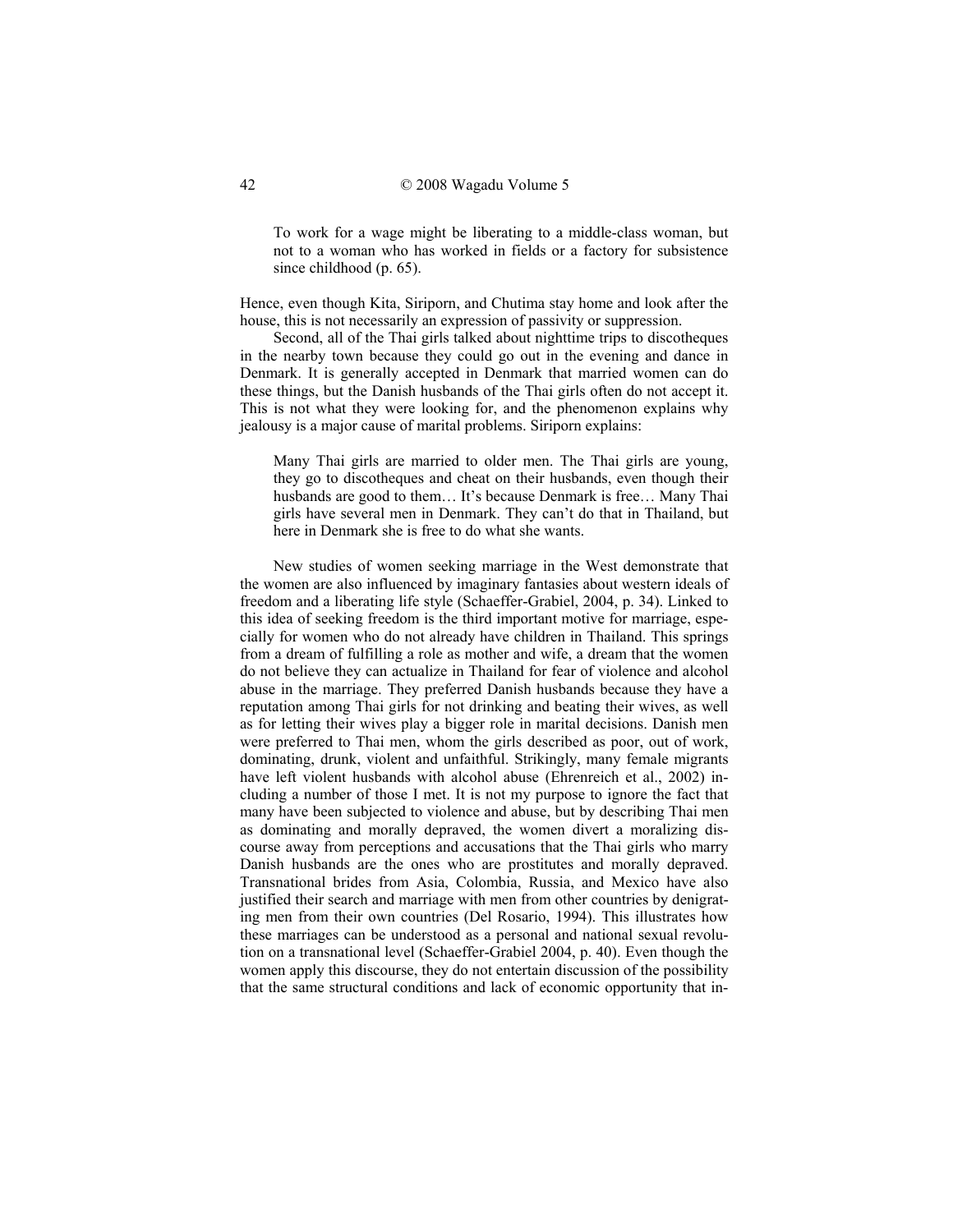fluenced their own migration may also influence the opportunities for Thai men to be economically stable caretakers.

The stories told by the Thai girls were often contradictory. They described Danish men as dominating, while underlining the desirability of Thai family values, such as loyalty and the well-defined role of the Thai man as a care-er. The contrasting constructions from the Thai girls of men from Denmark and Thailand illustrate how it is not only the women who are seen as objects and categorized as traditional, erotic, and passive. Danish men are also seen as objects, as symbols of attractive, alternative ways of living on the basis of their nationality. Thus the migration and marriages of the Thai girls are linked to individual dreams about the good life, wealth, independence, love, motherhood, and of liberation from Thai gender roles, which the Danish husband paradoxically hopes to import. The quest of men for women from abroad is a quest for a "sweet" and faithful girl with traditional family values. These are family values that men nostalgically believe existed in the 1950s before other family constellations than the nuclear family emerged (Schaeffer-Grabiel, 2004, p. 40). The men want to import sex, care, and love, but also have the idea that they are importing women with firmly anchored traditions. Jens explains:

I think many Thai girls come because men without wives look at men who have a Thai wife and think "I'd like one of those, too." They may also find it difficult to score real Danish women and end up with the one they want. Danish women can be difficult and complicated… they make some big demands.

The men also nurture considerably greater romantic aspirations when it comes to marriage than the women. Jens continues:

I met a nice Thai girl in the packing room at work. She was married to a Dane and I asked her whether she might know another nice Thai girl, or maybe she had a sister. She got in touch with her niece, now my wife, in Thailand and I sent two letters to her. Understanding each other was difficult by letter. There's not a lot to write about and my English isn't too good. So I enclosed an air ticket in my third letter. I thought that if it didn't work out she could just enjoy it as a holiday and then return home. I went to Copenhagen airport to pick her up. I was terribly nervous before she arrived. I can't really explain how I felt, but it was like having butterflies in my stomach.

Contrasting expectations produce conflicting results (Schaeffer-Grabiel, 2004, p. 45), especially because Danish men hope to establish traditional family and gender values, while some of the Thai girls want to transcend them. This explains why there are instructions on the Internet about how to tackle a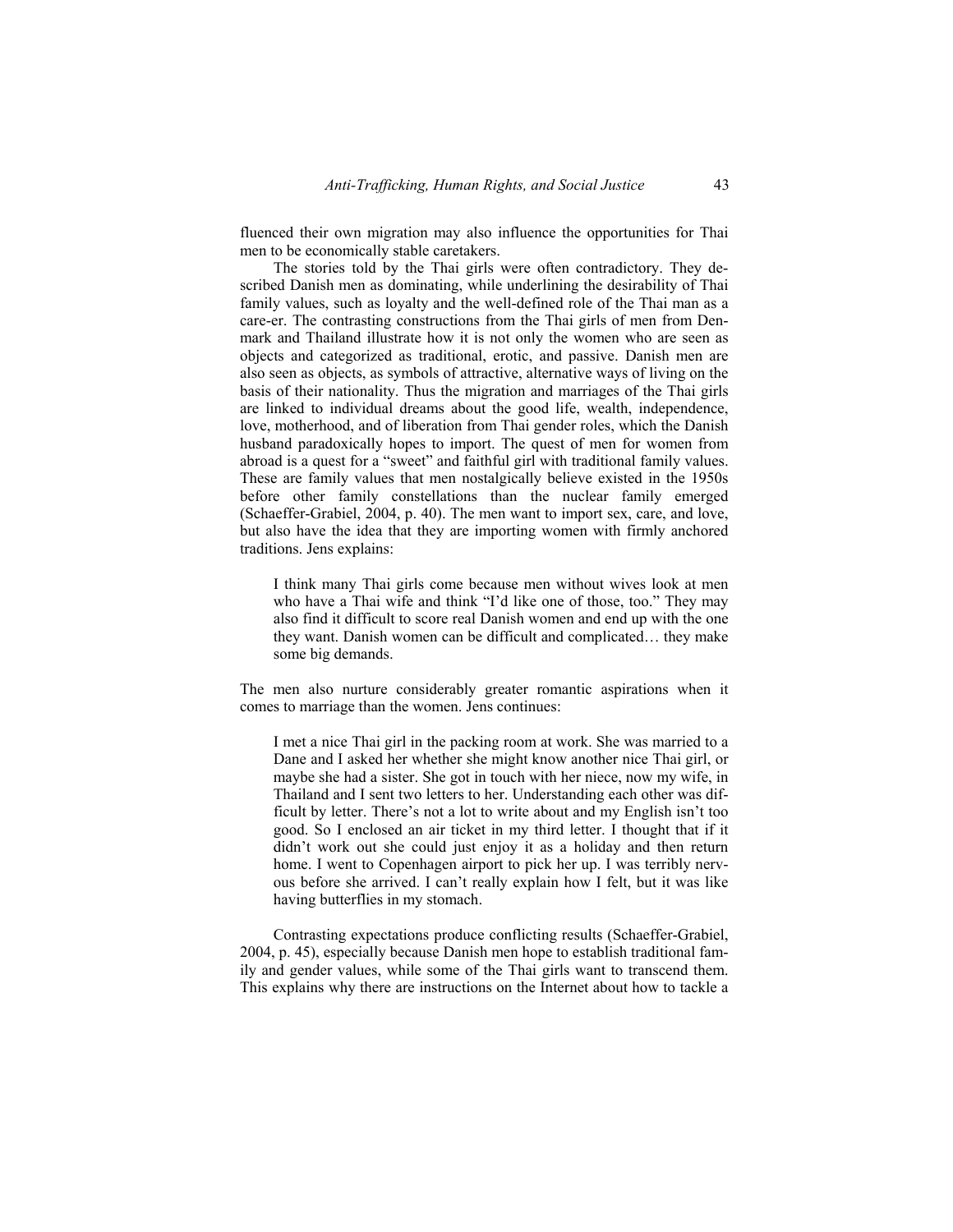woman from Thailand, Russia, or the Philippines. Not least, it also offers a possible explanation of conflicts that can lead to marital violence. The marriage and the women are often far from what the men imagine. The woman is not just a "sweet" girl, but an independent individual. Conflicts arise when two worlds of imagination meet in a collision between two conflicting projects: care versus visa.

#### **Conclusion**

This article criticizes the existing "mail-order bride" discourse, while seeking to extend and deepen it. Initially, five significant themes in the existing discourse were outlined that were rooted in an explicit victim perspective. I have demonstrated that the marriage and migration of women have causes rooted in far more complex motives than controlling men who buy poverty-stricken women. This simple commercial perspective is anchored in a problematic, essentialist, and universalist feministic approach that ignores the women's own perspective and power of action.

Part of the theoretical and analytical approach of the article is thus linked to more recent feminist studies of prostitution and sexual services. Like mail order brides, prostitutes are also frequently described as slaves, as trafficked, and as victims (Constable, 2003, p. 89), despite the fact that many women working in the Asian sex industry point out that prostitution should be seen in another perspective: as a job in a well-defined industry, as a survival strategy, or as a way of getting by in the absence of other options (Kempadoo, as cited in Constable, 2003, p. 89). Despite the marginalization and vulnerability inherent in Asian prostitution, the role of the victim is rejected both by prostitutes themselves and in studies based on the perspective of the prostitutes themselves. Neither did the Thai girls see themselves as victims, either of male control or of poverty. How should we interpret the way marginalized women see their own situation? As an expression of "false awareness" with Danish-married Thai girls being seen as victims despite their own perception? Or is it possible to accept and includes the women's own perception in a future discourse? Kamala Kempadoo asks for increased attention to the agency of marginalized women through acknowledgement of their role as players in the global arena and by seeing their individual decisions as conscious and rational reactions to structurally determined conditions. By placing the women in the center of analyses that include the women's own perceptions, Kempadoo argues in favor of an innovative reinterpretation of prostitution in the Third World (Ibid., p. 89). In the same way, a reinterpretation and extension of the existing "mail order bride" discourse is possible by focusing on the women themselves and listening to their own perceptions.

In this article, Chutima's, Siriporn's, and Kita's personal perceptions and experiences have contributed to a deeper understanding of Thai-Danish marriages, and illustrated migration as a specific action performed by indi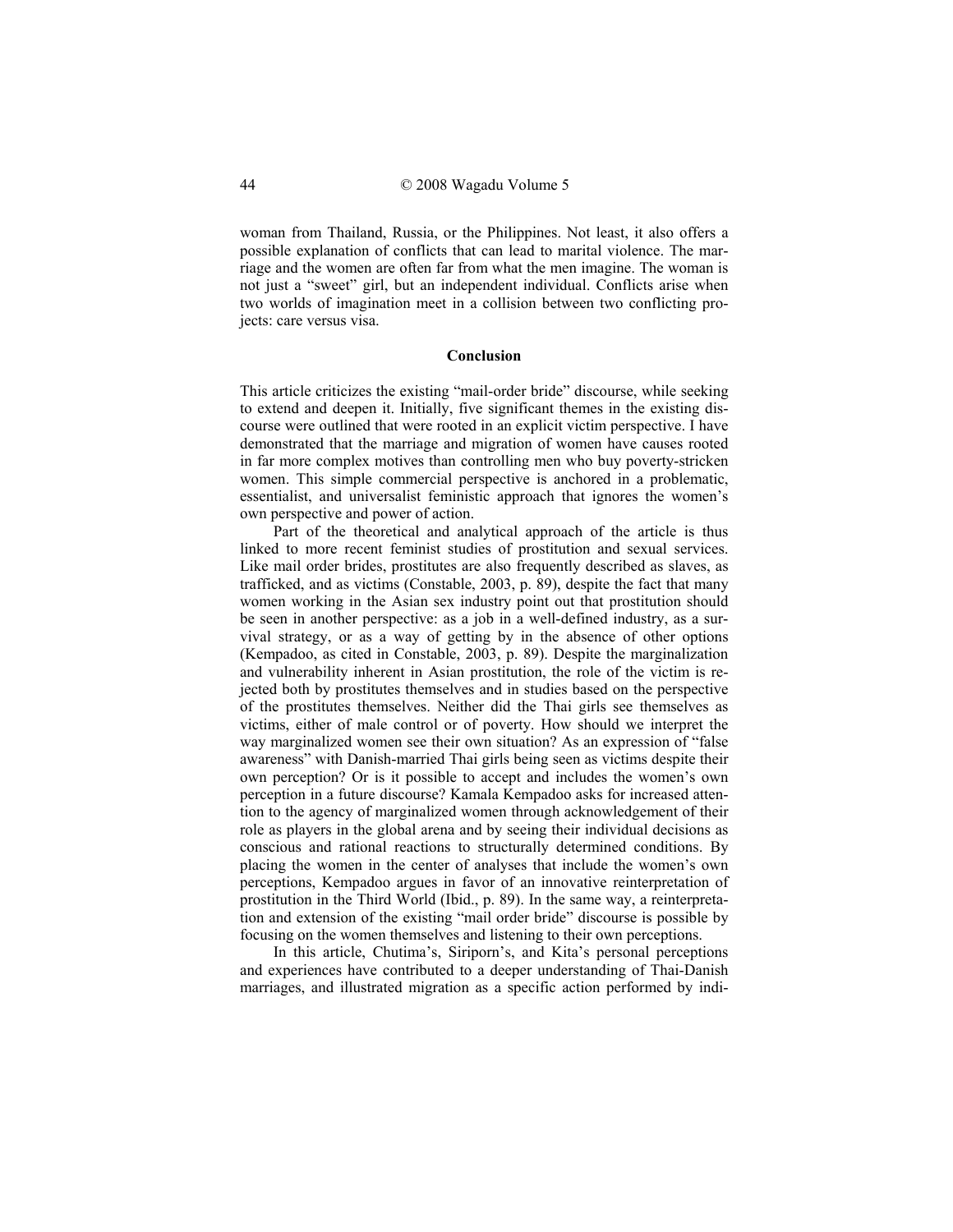viduals in a specific socio-cultural context. The parallel inclusion of a global perspective demonstrates that the migration and marriages of the Thai girls is a complex mixture of free will, necessity and force. It is also important to underline the fact that focus of the agency of the women does not mean that their lives as migrant women are without problems or that their migration is not rooted in fundamental gender inequalities. As already pointed out, migration theory has, in general, not implemented a gender perspective despite the fact that women want to, can, and must migrate for other reasons than men.

Anti-trafficking organizations often cite mail order brides as a target group.<sup>7</sup> The critical point is the extent to which the women voluntarily entered into the marriage, and to what extent she had been paid for. As I have already demonstrated, both free will and economy are complex concepts in relation to the migration of the Thai girls. Secondly, significant distinctions between groups of migrating women are often overlooked, as prostitutes, sex slaves, housekeepers, and mail order brides are all characterized as victims of trafficking (Constable, 2003, p. 214). While the differences between the various groups of migrant women can be indistinct and perhaps form a continuum rather than a series of discrete categories, finer distinctions are important. Saskia Sassen pinpoints the problem of the uncritically linking of mail order brides to trafficking, as this blurs their participation in transnational migration, as well as the fact that they make a significant contribution to a global remittance and care economy. The complex realities, structural limitations, and global processes that influence the choice of these women is overlooked when mail order brides are linked to trafficking. At the same time, the women's ability to take personal decisions and perform economic strategies is underestimated (Guarnizo, 2003, p. 667).

Some women are victims of trafficking, and are ignorant of the potential dangers of migration in terms of violence and exploitation. The women I met were both knowledgeable about structural conditions in a wider context that made them choose migration, and about the potential danger of violence and complications when migrating to a new country. The structural limitations and mechanisms that influence the woman and the life of her family are considered more dangerous than potential violence. By migrating, these women react primarily to their feeling of social exclusion and the fear of economic discrimination, both of themselves and of their family. Thus, the Thai girls are not victims. On the contrary, they are independent and dependent, resourceful, exploiting and exploited at the same time. With this more pragmatic player perspective as the point of departure, the second part of the theoretical and analytical approach of this article is founded in recent feminist analyses of the role of female migrants in the global economy. The new global care circuits are a frequently overlooked consequence of globalization. The dominant globalization discourse concentrates on major capital transactions, seldom on smaller, private remittances. This, however, means underestimating the function of migrant women in the global economy. On the other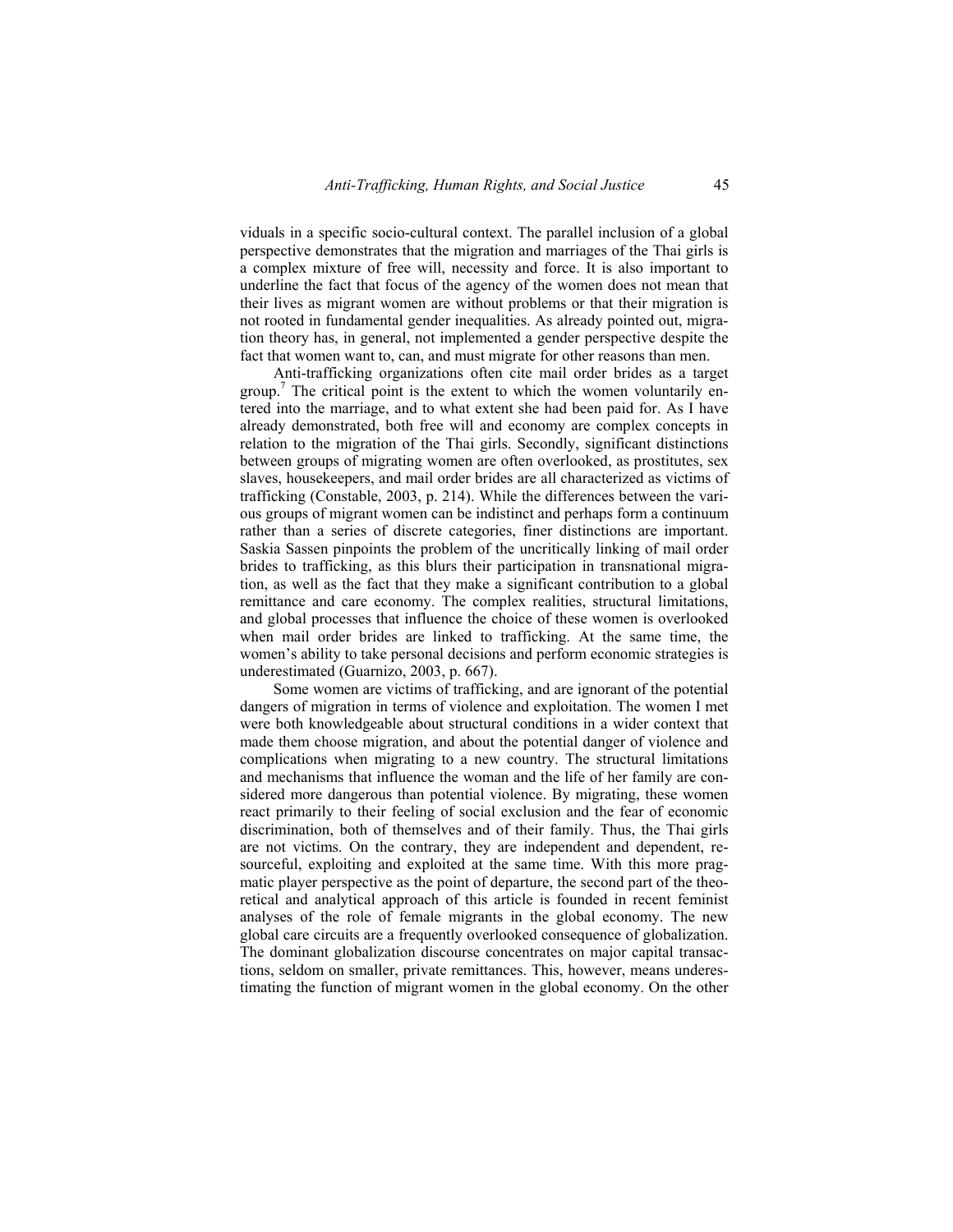hand, if we expand the narrative of globalization, we can include care and service as commercial commodities that are exported from poor to rich countries—care and service that support global dynamics and the global economy. Marriage migration is just an example of a concrete manifestation of care exporting. By analyzing the marriages in a care perspective, I have argued for considering the Thai girls in rural Denmark as players in a global care economy.

# REFERENCES

- Bloch, A. (2003). "Trafficking in the Russian Far East: Dreams of Prosperity and Discourses on Danger. Paper presented at the conference: The International Migration of "Traditional Women." International Conference at the Centre for Comparative Immigration Studies: University of California, San Diego.
- Buckser, A. S. (1996). *Communities of Faith—Sectarianism, Identity and Social Change on a Danish Island*. Berghahn Books.
- Cahill, D. (1990). *Intermarriages in International Contexts*. Australia: Scalabrini Migration Centre.
- Carøe Christiansen, C. (2001). *Kvinders islamiske aktivisme i et transnationalt perspektiv*. *Dansk Sociologi*, 4, 8-21.
- Constable, N. (2003). *Romance on a Global Stage.* Berkeley: University of California Press.
- Del Rosario, V. (1994). Lifting the Smoke Screen: Dynamics of Mail Order Bride Migration from the Philippines. Unpublished Ph.D. dissertation. Institute of Social Studies: The Hague. Holland.
- De Stoop, C. (1994). Exotic Brides: Herr Schlegal Offers Girls on a Trial Basis. In De Stoop C. (Eds.), *They Are so Sweet Sir: The Cruel World of Traffickers in Filipinas and Other Women* (201-217). Belgium: Limitless Asia.
- Ehrenreich, B., and Hochschild, A. R.. eds., *Global Women—Nannies, Maids and Sex Workers in the New Economy*. London: Granta Books, 2002.
- ESCAP. (1999). *The Impact of Globalization on Population Change and Poverty on Rural Areas*. Asian Population Studies Series 154. United Nations Publication.
- Glick Schiller, N., Basch, L., Blanc-Szanton, C. (1995). From Immigrant to Transmigrant: Theorizing Transnational Migration. *Anthropological Quarterly* 68 (1), 48-63.
- Glodava, M., & Onizuka. R. (1994). *Mail-Order Brides: Women for Sale*. Fort Collins, Colo: Alaken.
- Guarniza, L. E. (2003). The Economics of Transnational Living. *International Migration Review* 37 (3), 666-699.
- Hondagneu-Sotelo, P. (2001). *Doméstica: Immigrant Workers Cleaning and Caring in the Shadows of Affluence*. Berkeley: University of California Press.
- Johnson, E. (1999). *Alternative Access—Mail-Order Brides on the Internet: A Study of Russian Women in Kyrgyzstan*. Manchester: Visions and Voices Conference.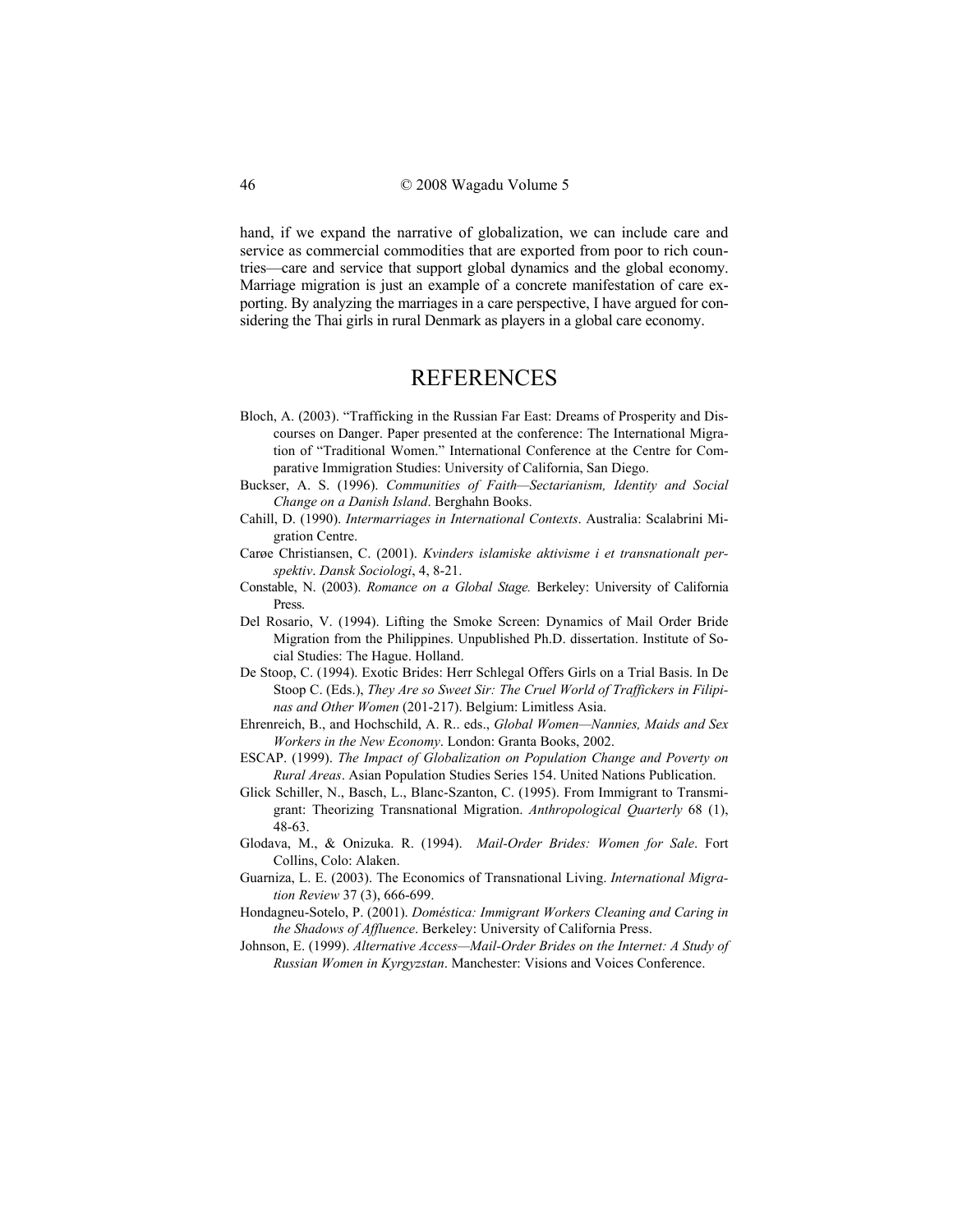- Kojima, Y. (2001). In the Business of Cultural Reproduction: Theoretical Implications of the Mail Order Bride Phenomenon. *Women's Studies International Forum*, 24 (2), 199- 210.
- Light, I., & Bhachu, P. (Eds.). (1993). *Immigration and Entrepreneurship—Culture, Capital, and Ethnic Networks*. New Brunswick and London: Transaction Publishers.
- Lisborg, A. (2001). *Fra moderne slaver til modige entreprenører: Om prostitutions relateret migration fra Thailand til Danmark. Kvinder, Køn & Forskning*, 3 (01).
- LOKK. (2003). *Når drømme og håb forvandles til mareridt: En rapport om danske mænds vold mod udenlandske kvinder og børn* ("When dreams and hopes turn into a nightmare: The violence of Danish men against women and children from foreign countries"). Funded by the Danish Ministry for Refugees, Immigrants and Integration & OAK Foundation.
- Makow, H. A *Long Way to go for a Date*. Silas Green, 2000.
- Massey, D. S. (1988). Economic Development and International Migration in a Comparative Perspective. *Population and Development Review* 14, 383-413.
- Moustgaard, U., & Brun, H. *Kroppe over grænser—Når kvinder handles til Danmark*. Copenhagen: Informations Forlag, 2001.
- Parreñas, R. S. *Servants of Globalization—Women, Migration and Domestic work*. Stanford University Press, 2001.
- Pettman, J. J. An International Political Economy of Sex. In Kofman and Young, eds., *Globalization: Theory and Practice*. Pinter, 1996.
- Sørensen, N. N.(2003). *Den globale hjertetransplantation*. Downloaded 10 September 2003 at www.kvinfo.dk/FORUM.
- Sassen, S. (2002). Countergeographies of Globalization—The Feminization of Survival. Paper presented at the conference Gender Budgets, Financial Markets, Financing for Development. Berlin: Heinrich-Boell Foundation. 19th-20th February 2002.
- Schaeffer-Grabiel, F. (2004). Cyberbrides and Global Imaginaries: Mexican Women's Turn from the National to the Foreign. *Space & Culture* 7 (1):33-48.
- Viborg Amt. (2003) *Indvandrere og efterkommere* (Immigrants and their descendants) Viborg Amt.

#### **Notes Chapter Three**

- <sup>1</sup> For definition see UN Protocol to Prevent, Suppress and Punish Trafficking in Persons Definition of Trafficking in Persons, 2000.
- <sup>2</sup> LOKK (2003). (Landsorganisation af Kvindekrisecentre—National Association of Women's Crisis Centers) in the report "*Når drømme og håb forvandles til mareridt: Danske mænds vold mod udenlandske kvinder og børn*" ("When dreams and hopes turn into a nightmare: The violence of Danish men against women and children from other countries"). The report describes the shortcomings of knowledge about why women chose to "burn all their bridges."(p. 20).

<sup>&</sup>lt;sup>3</sup> All informants have been assigned fictive names.

<sup>&</sup>lt;sup>4</sup> There are 218 Thai citizens in Viborg county (Viborg Amt p. 10).